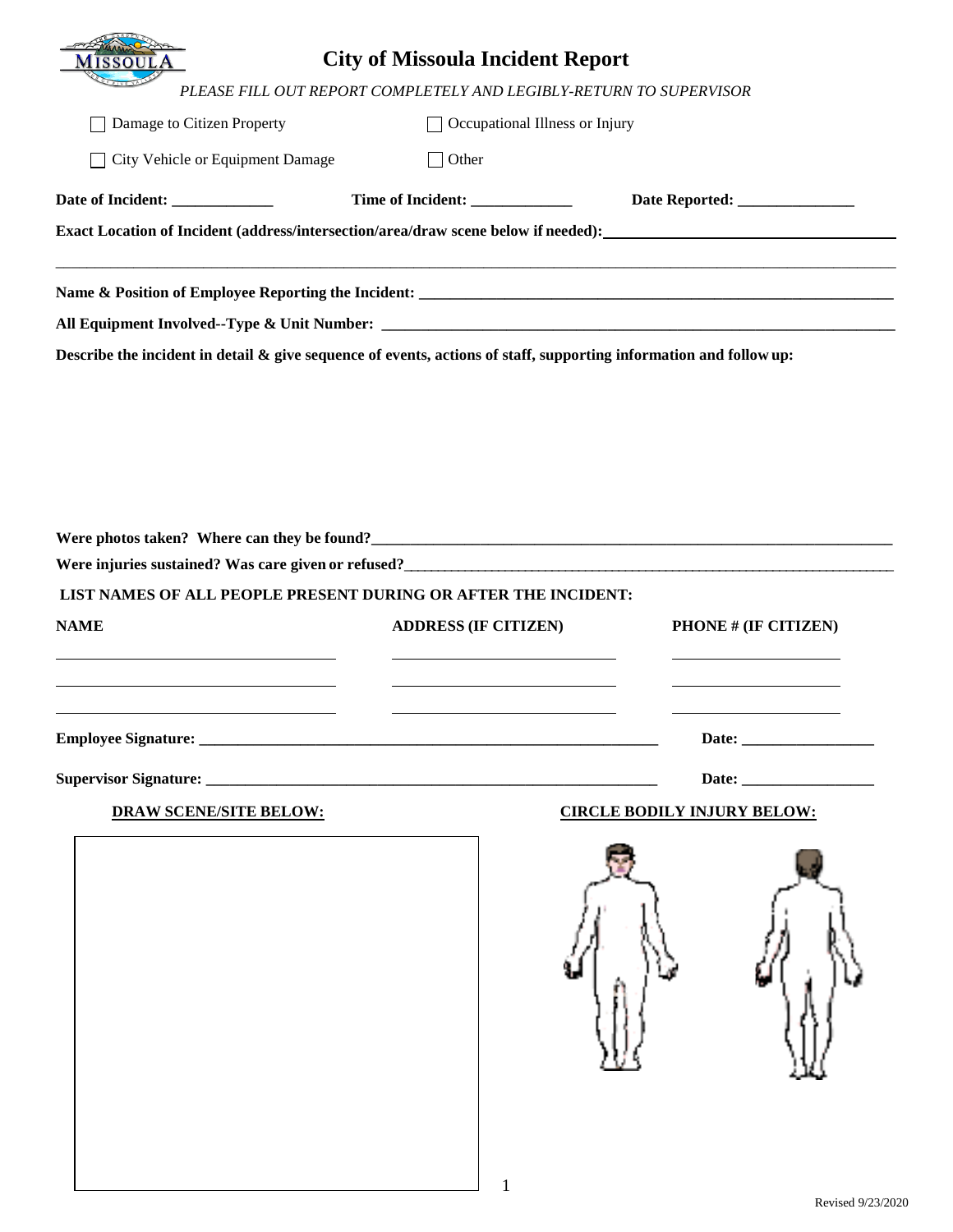## **COMPLETE BELOW FOR VEHICLE OR EQUIPMENT DAMAGE OR ACCIDENT:**

|                                                                                                                                                              | <b>Weather conditions:</b>  |                                             |     |  |                                                                                                      |                            |  |
|--------------------------------------------------------------------------------------------------------------------------------------------------------------|-----------------------------|---------------------------------------------|-----|--|------------------------------------------------------------------------------------------------------|----------------------------|--|
|                                                                                                                                                              | <b>Raining</b>              | <b>Snowing</b>                              | Fog |  | <b>Sunny/Good Visibility</b>                                                                         | <b>Dark/Bad Visibility</b> |  |
|                                                                                                                                                              | <b>Road condition:</b>      |                                             |     |  |                                                                                                      |                            |  |
|                                                                                                                                                              | <b>Icy</b>                  | Dry                                         | Wet |  | <b>Snow Covered</b>                                                                                  |                            |  |
|                                                                                                                                                              |                             |                                             |     |  | Was a Police Report taken? If so, by which Agency, Report #:                                         |                            |  |
| Was the driver of the other vehicle cited? What was the citation?<br><u>Letter and the set of the set of the other vehicle</u> cited? What was the citation? |                             |                                             |     |  |                                                                                                      |                            |  |
| Were you cited? What was the citation?                                                                                                                       |                             |                                             |     |  |                                                                                                      |                            |  |
|                                                                                                                                                              | <b>Post-Accident Review</b> |                                             |     |  |                                                                                                      |                            |  |
|                                                                                                                                                              | Yes<br>N <sub>0</sub>       |                                             |     |  |                                                                                                      |                            |  |
| 1.                                                                                                                                                           |                             | This is a Fatal Injury accident.            |     |  |                                                                                                      |                            |  |
| 2.                                                                                                                                                           |                             | This accident is reportable (over \$1,500). |     |  |                                                                                                      |                            |  |
| 3.                                                                                                                                                           | $\overline{C}$              |                                             |     |  | This accident rendered any vehicle disabled & required towing.                                       |                            |  |
| 4.                                                                                                                                                           |                             | This accident involved injuries.            |     |  |                                                                                                      |                            |  |
| 5.                                                                                                                                                           | C                           | This employee was cited by the police.      |     |  |                                                                                                      |                            |  |
|                                                                                                                                                              | requirements:               |                                             |     |  | If you answered "ves" to any of the above questions, the following is mandatory for drivers with CDL |                            |  |
|                                                                                                                                                              |                             |                                             |     |  | Employee will be tested for drugs and alcohol immediately following the accident.                    |                            |  |
|                                                                                                                                                              |                             | vehicle(s) involved in the accident.        |     |  | A Vehicle Condition Report and inspection was completed on (date) ___________ for the City           |                            |  |
|                                                                                                                                                              |                             | <b>Department Head or Supervisor:</b>       |     |  |                                                                                                      |                            |  |
|                                                                                                                                                              |                             |                                             |     |  |                                                                                                      |                            |  |
|                                                                                                                                                              |                             |                                             |     |  |                                                                                                      |                            |  |